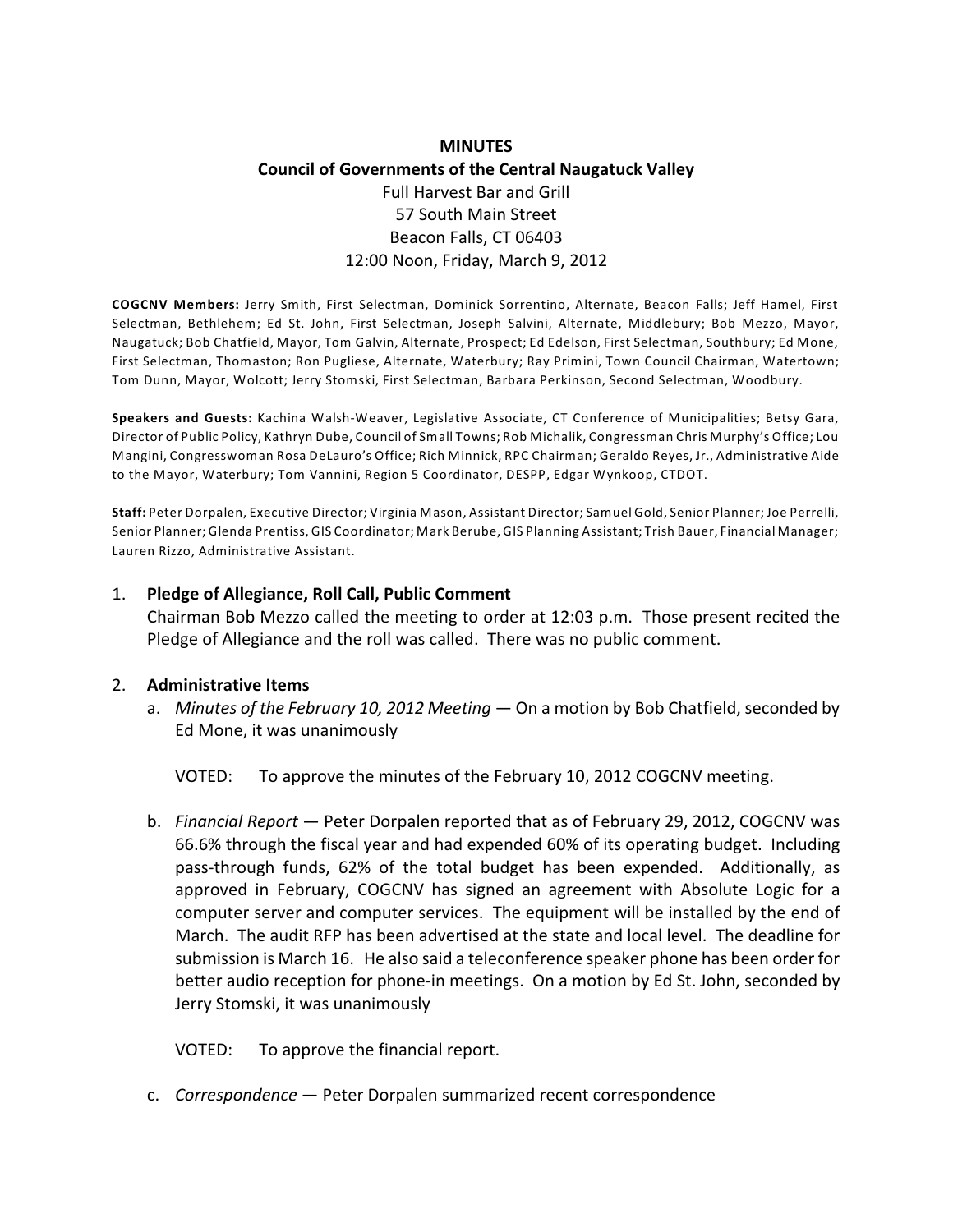| February 15, 2012 | Email from Virginia Mason seeking candidates for the Duncan M.<br>Graham Regional Leadership Award                                                                                                                                             |
|-------------------|------------------------------------------------------------------------------------------------------------------------------------------------------------------------------------------------------------------------------------------------|
| February 15, 2012 | Letter from Virginia Mason with comments on Beacon Falls draft Plan<br>of Conservation and Development                                                                                                                                         |
| March 3, 2012     | Email from former director of SWRPA to RPOs requesting letters of<br>support for CPTC, which may be eliminated. (Dorpalen noted that the<br>Governor is apparently not budging on its elimination.)                                            |
| March 5, 2012     | Letter from Absolute Logic transmitting a fully-executed agreement for<br>computer management services                                                                                                                                         |
| March 6, 2012     | Memorandum from Sam Gold to COGCNV members and alternates on<br>the potential elimination of the CT Public Transportation Commission<br>and recommending a letter be sent to the governor and area<br>legislators in support of the commission |
| March 7, 2012     | Letter from Virginia Mason thanking Mayor Bob Chatfield for his<br>presentation at the annual Citizens Corps Conference and<br>congratulating him on his nomination to the Firefighters Hall of Fame                                           |
| March 7, 2012     | Letter to Congressional delegation from Peter Dorpalen in support of a<br>Naugatuck River Valley National Heritage Area Study (COGCNV<br>approved a resolution in support of the study last year)                                              |
| March 8, 2012     | Email from DEEP announcing another round of funding for the DEEP<br>open space acquisition program                                                                                                                                             |

#### 3. **Transportation Planning**

- a. *STP-Urban Highway Projects Update*  Joe Perrelli said COGCNV staff met with CTDOT engineers to discuss the region's urban highway projects underthe Surface Transportation Program. The discussion focused on completing projects from the previous priority list and scheduling new projects approved by COGCNV in January. Through the STP-Urban program, the region receives \$2.5-\$3.0 million annually to fund highway improvements in the Waterbury Urbanized Area (UA). Memorandum 030912STPU presents the scheduling of the urban highway projects scheduled over the next few years. As new projects begin moving forward, staff will continue to monitor their progress and work with CTDOT and local officials to schedule projects for the most efficient use of the region's allocation.
- b. *Regional Public Works Working Group*  Peter Dorpalen said a regional public works group was recently started. He acknowledge Roy Cavanaugh, Watertown Director of Public Works, for developing ideas for the group. Roy was elected its chair. The first meeting was well attended with a good exchange of ideas. Meetings will be held every other month in the COGCNV conference room.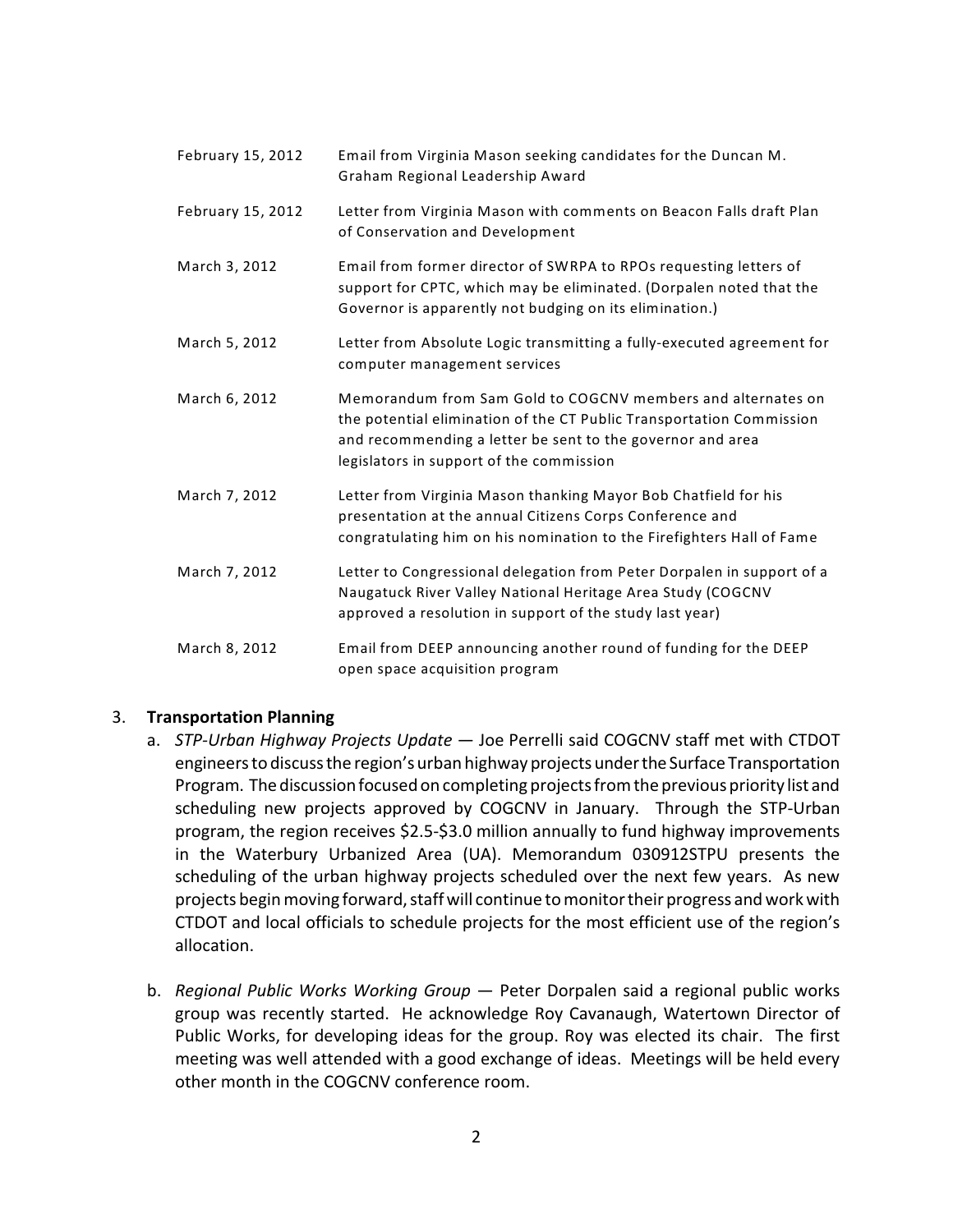- c. *Transportation Improvement Program 2010-2013 Amendment* Joe Perrelli summarized the March 2012 amendment to the 2010-2013 Transportation Improvement Program, as outlined in Memorandum 030212TIP. On a motion by Ron Pugliese, seconded by Ed Edelson, it was unanimously
	- VOTED: To approve the March 2012 amendment to the 2010-2013 Transportation Improvement Program listed in Memorandum 030212TIP.

## 4. **Legislative Issues of Concern to Municipalities**

Kachina Walsh-Weaver from the CT Conference of Municipalities spoke about bills being tracked by CCM. She invited everyone to join CCM for their annual Day on the Hill on March 21. She also mentioned CCM's new legislative action center and website at [www.ccm-lac.org.](http://www.ccm-lac.org.)

Betsy Gara of the Council of Small Towns said the council is focusing on several issues this year that are important to small towns. She outlined some concerns about SB-24 – An Act Concerning Educational Competitiveness. COST supports HB-5035 – An Act Supporting Mandates for Municipalities. COST is monitoring and testifying on a number of proposals, including binding arbitration reform, planning and development committees, mandate relief, and environmental committees.

Following their talks, Ms. Walsh-Weaver and Ms. Gara answered questions from those present. First Selectman Ed Mone spoke about HB-5118 and the impact it might have on town budgets. First Selectman Ed St. John also spoke about this bill and bond issues.

#### 5. **Regional Build-Out Analysis Project**

GIS Coordinator Glenda Prentiss presented staff work on a regional build-out analysis. A build-out analysis answers the question of how many buildings could be constructed in a particular area under current land use regulations. Using Community Viz software, COG staff completed the first town-wide analysis. Ms. Prentiss described the results of the build-out analysis using Community Viz versus the results achievable using regular GIS software. A Community Viz build-out analysis will be completed for each COGCNV town.

#### 6. **Emergency Planning**

a. *Pre-Disaster Mitigation Update* — Virginia Mason said Mike Devine of Bethlehem has been elected as the CNVEPC's vice chairman, replacing Dave Hardt. She also requested letters from towns for the application for the last round of pre-disaster mitigation. The application is due soon. The Region 5 steering committee is meeting on March 12 to work on a reallocation of funds from the 2008 grant. A meeting for chief elected officials will be held on March 19.

Tom Vannini, DESPP Region 5 Coordinator, said the governor wants a real-time exercise to be completed, with a written report to him, by September 1. Leading to that, there will be state-wide exercise objectives. Every town in the state will be required or asked to